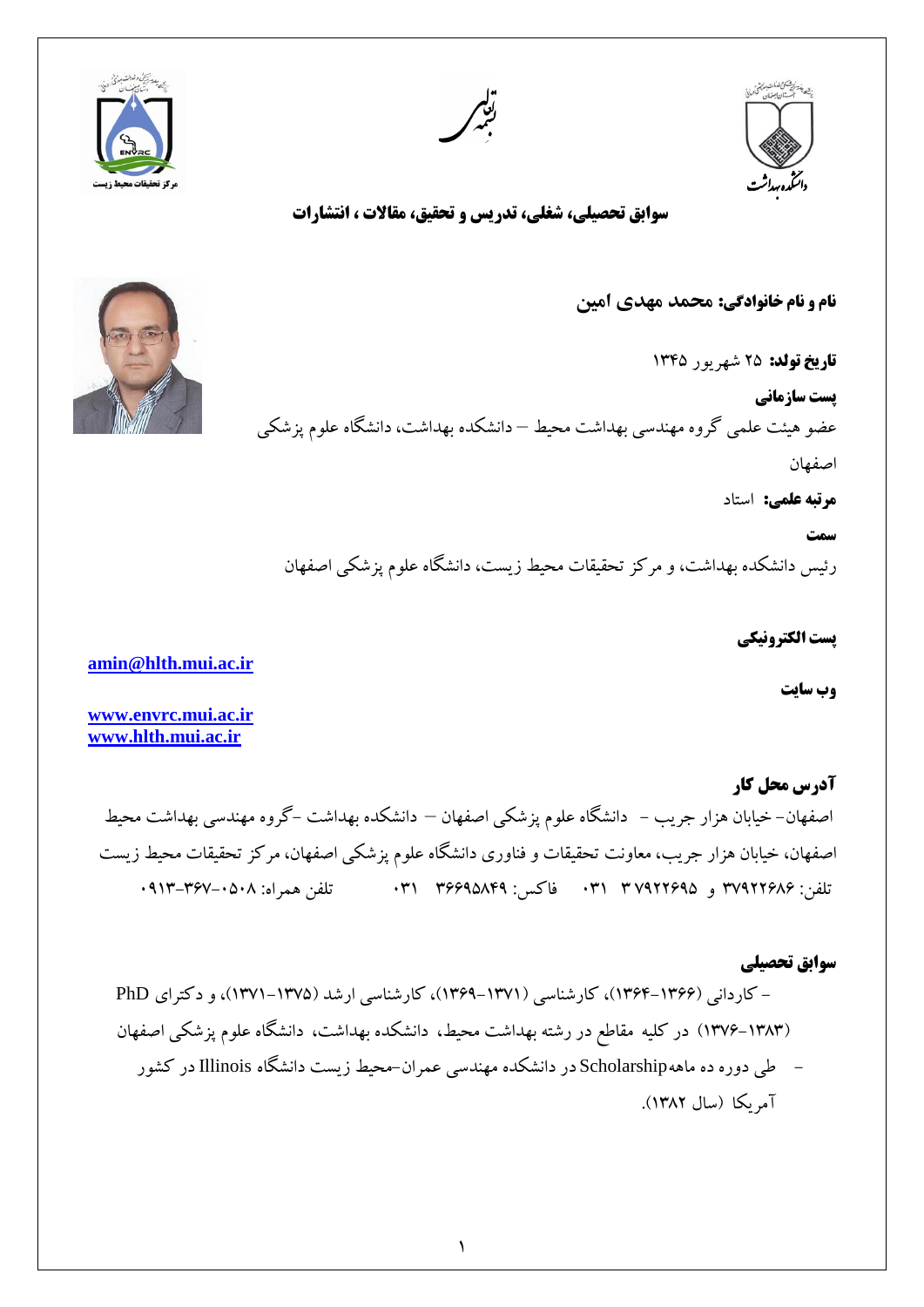### **مقاالت چاپ شده**

- 1. Mohammad Mehdi Amin, Fahimeh Teimouri, Mohsen Sadani, Mohammad Amin Karami; Application of enhanced nZnO photocatalytic process with ultrasonic wave in formaldehyde degradation from aqueous solution, *Desalination and Water Treatment*, **2015**, 1–10;
- 2. Hassan Hashemi, Yaghoub Hajizadeh, Mohammad Mehdi Amin, Bijan Bina, Asghar Ebrahimi, Abbas Khodabakhshi, Afshin Ebrahimi, Hamid Reza Pourzamani; Macropollutants removal from compost leachate using membrane separation process, *Desalination and Water Treatment*, **2015**, 1-6
- 3. Fahimeh Teimouri , Mahnaz Nikaeen, Mohammad Mehdi Amin; Biodegradation performance of sequencing batch biofilm reactor for Polychlorinated biphenyls in transformer oil, *Journal of Biodiversity and Environmental Sciences (JBES),* Vol.6, No. 4, p. 65-74, **2015**
- 4. Mohammad-Reza Zare , Mohammad-Mehdi Amin, Bijan Bina Mahnaz Nikaeen, Hamid Reza [Pourzamani, Ali Fatehizadeh, E](http://www.ncbi.nlm.nih.gov/pubmed/?term=Pourzamani%20H%5BAuthor%5D&cauthor=true&cauthor_uid=25893751)nsieh [Taheri;](http://www.ncbi.nlm.nih.gov/pubmed/?term=Taheri%20E%5BAuthor%5D&cauthor=true&cauthor_uid=25893751) Resazurin reduction assay, a useful tool for assessment of heavy metal toxicity in acidic conditions; *[Environ Monit Assess.](http://www.ncbi.nlm.nih.gov/pubmed/25893751)*; **2015** May;187(5):276;
- 5. Mohammad-Reza Zare , Mohammad-Mehdi Amin, Mahnaz Nikaeen, Bijan Bina Ayat Rahmani , Saeedeh Hemmati-Borji , Hasan Rahmani; Acute toxicity of Hg, Cd, and Pb towards dominant bacterial strains of sequencing batch reactor (SBR), *Environ Monit Assess*, **2015**, 187: 263;
- 6. Ashraf Javidi, Nasim Rafiei, Mohammad Mehdi Amin, Silva Hovsepian, Mahin Hashemipour, Roya Kelishadi, Zahra Taghian, Samaneh Mofateh, Parinaz Poursafa: The Relationship between Perchlorate in Drinking Water and Cord Blood Thyroid Hormones: First Experience from Iran; *International Journal of Preventive Medicine*, **2015**, 6:17;
- 7. Mohammad-Reza Zare, Mohammad-Mehdi Amin, Mahnaz Nikaeen, Mehdi Zare, Bijan Bina, Ali Fatehizadeh, Ayat Rahmani, Mohammad Ghasemian; Simplification and sensitivity study of Alamar Blue bioassay for toxicity assessment in liquid media, *Desalination and Water Treatment*, **2015**, 1-7
- 8. Mohammad Mehdi Amin, Amir Rahimi, Bijan Bina, Mohsen Heidari and Fazel Mohammadi Moghadam; Performance evaluation of a scoria-compost biofilter treating xylene vapors, *Journal of Environmental Health Science & Engineering*, **2014**, 12; 140,
- 9. Mohammad Mehdi Amin, [Mehdi H. Khiadani \(Hajian\),](http://www.sciencedirect.com/science/article/pii/S0011916414001775) Ali Fatehizadeh, Ensiyeh Taheri, Validation of linear and non-linear kinetic modeling of saline wastewater treatment by sequencing batch reactor with adapted and non-adapted consortiums. *Desalination.* 344 (**2014**) 228-235.
- 10. Mohammad Mehdi Amin, Mohammad Sadegh Hatamipour, Fariborz Momenbeik, Heshmatollah Nourmoradi, Marzieh Farhadkhani, and Fazel Mohammadi-Moghadam.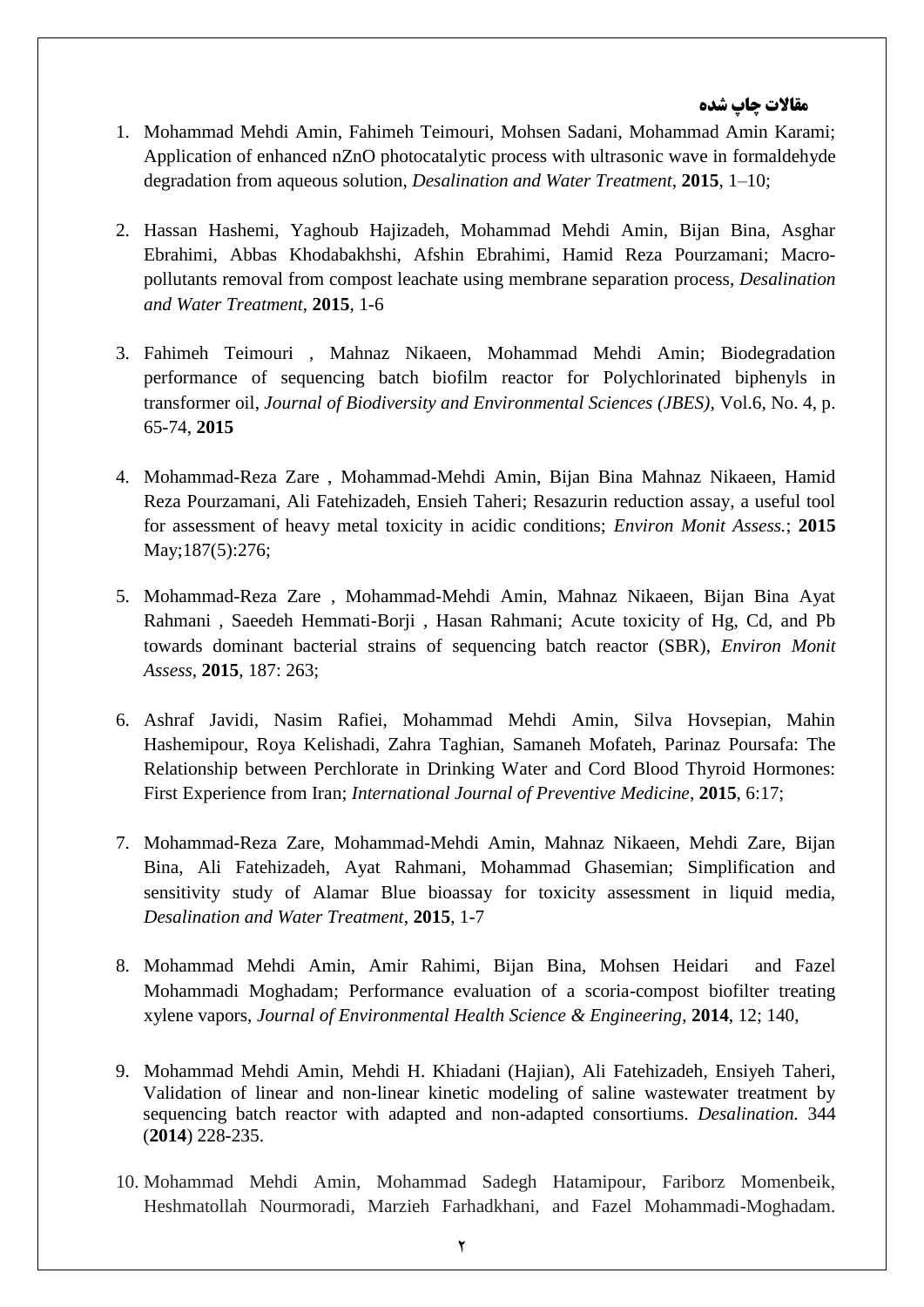Toluene Removal from Sandy Soils via In Situ Technologies with an Emphasis on Factors Influencing Soil Vapor Extraction. *The Scientific World Journal*. **2014**, Article ID 416752.

- 11. B.F. Nabavi, M. Nikaeen, M.M. Amin, H. Farrokhzadeh. Biological treatment of polychlorinated biphenyls (PCBs) contaminated transformer oil by anaerobic aerobic sequencing batch biofilm reactors. *International Biodeterioration & Biodegradation,* **2013**(85): 451-457.
- 12. Hossein Jafari Mansoorian, Amir Hossein Mahvi, Ahmad Jonidi Jafari , Mohammad Mehdi Amin, Ahmad Rajabizadeh, Narges Khanjani. Bioelectricity microbial fuel cell treating wastewater from food processing. *Enzyme and Microbial Technology* 52 (**2013**) 352– 357.
- 13. Mohammad Mehdi Amin, Hassan Hashemi, Amir Mohammadi Boyini. A review on wastewater disinfection. *International Journal of Environmental Health Engineering* **2013**:2(1):1-9.
- 14. Mehdi Khiadani (Hajian), Maryam Foroughi and Mohammad Mehdi Amin. Improving urban run-off quality using iron oxide nanoparticles with magnetic field. *Desalination and Water Treatment.* (**2013**) 1–5*.*
- 15. Afshin Ebrahimi, Maryam Faraji, Mohsen sadani1, Mohammad Mehdi Amin, Mehdi Hajian, Hamid Reza Pourzamani. Determination of BTEX concentration in the groundwater of east region of Isfahan using passive sampling method. *International Journal of Environmental Health Engineering*.**2013**;2(2):1-6.
- 16. Mohsen Heidari, Maryam Kazemipour, Bijan Bina, Afshin Ebrahimi, Mehdi Ansari, Mohammad Ghasemian, and Mohammad Mehdi Amin. A Qualitative Survey of Five Antibiotics in a Water Treatment Plant in Central Plateau of Iran. *Journal of Environmental and Public Health.* **2013**, Article ID 351528
- 17. Mehdi Khiadani (Hajian), Mohammad Mehdi Amin, Fariborz Momen Beik1, Afshin Ebrahimi, Marziyeh Farhadkhani, Fazel Mohammadi‑Moghadam. Determination of polycyclic aromatic hydrocarbons concentration in eight brands of black tea which are used more in Iran. *International Journal of Environmental Health Engineering*.**2013**;2(3):1-5.
- 18. Fazel Mohammadi-Moghadam, Mohammad Mehdi Amin, Mehdi Khiadani (Hajian), Fariborz Momenbeik, Heshmatollah Nourmoradi, and Mohammad Sadegh Hatamipour. Application of Glycyrrhiza glabra Root as a Novel Adsorbent in the Removal of Toluene Vapors: Equilibrium, Kinetic, and Thermodynamic Study. *Journal of Environmental and Public Health*, **2013**; Article ID 986083.
- 19. Bibi Fatemeh Nabavi, Mahnaz Nikaeen, Mohammad Mehdi Amin, Maryam Hatamzadeh. Isolation and identification of aerobic polychlorinated biphenyls degrading bacteria. *International Journal of Environmental Health Engineering*.**2013**;2(4):1-4.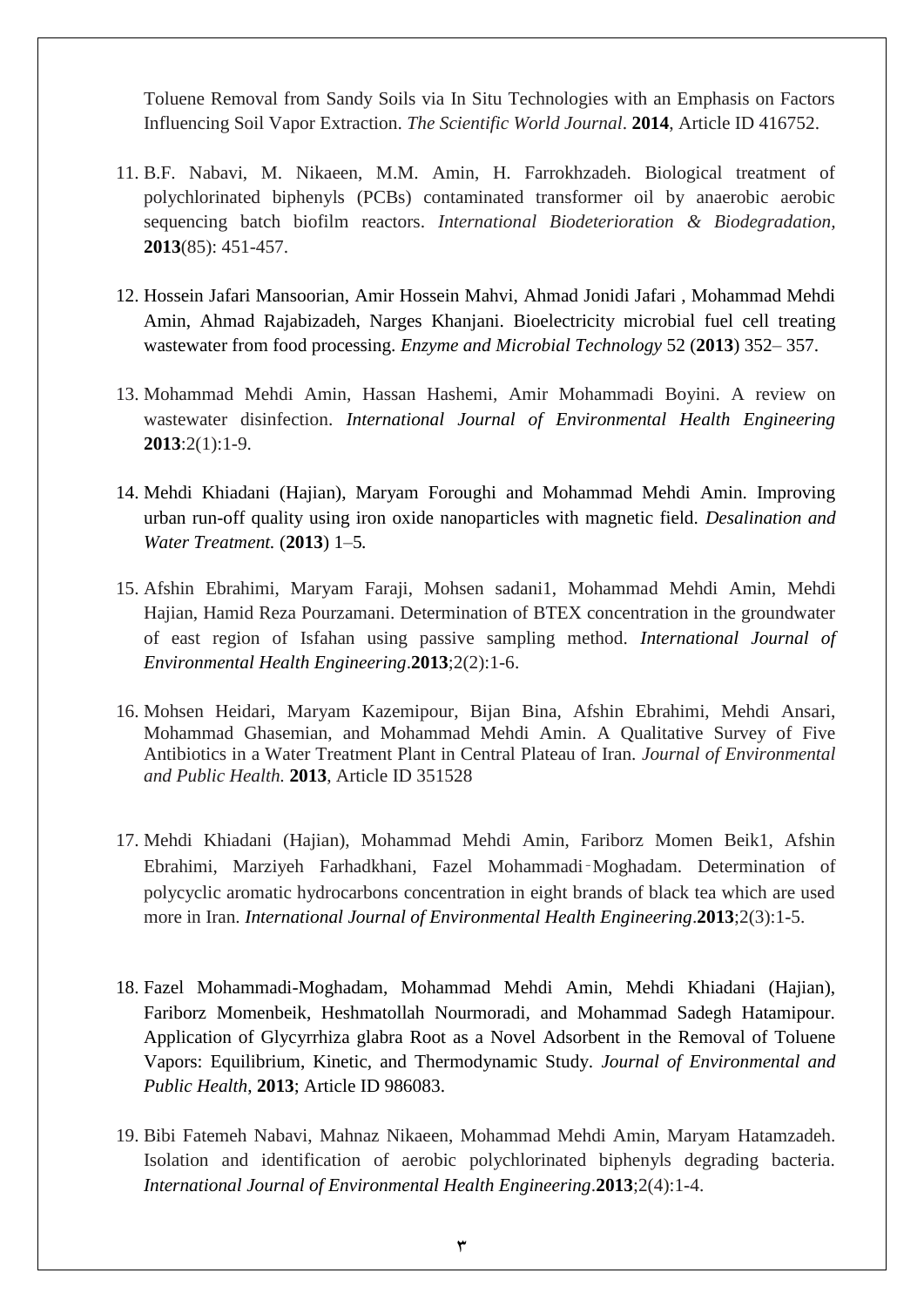- 20. Ali Nickheslat, Mohammad Mehdi Amin, Hassan Izanloo, Ali Fatehizadeh, and Seyed Mohammad Mousavi. Phenol Photocatalytic Degradation by Advanced Oxidation Process under Ultraviolet Radiation Using Titanium Dioxide. *Journal of Environmental and Public Health.* **2013**, Article ID 815310.
- 21. Mohammad Mehdi Amin, Bijan Bina1 Amir Masoud Samani Majd, Hamidreza Pourzamani. Benzene removal by nano magnetic particles under continuous condition from aqueous solutions. Front. *Environ. Sci. Eng*. DOI 10.1007/s11783-**013**-0574-4
- 22. Ali Assadi, Roya Nateghi, Gholam Reza Bonyadinejad, Mohammad Mehdi Amin. Application of coagulation process reactive blue 19 dye removal from textile industry wastewater. *International Journal of Environmental Health Engineering*, **2013**;2(1):5
- 23. Mohammad Mehdi Amin , Behzad Jaberian , Bijan Bina , Mohsen Sadani , Reza Hadian, Gholamreza Bonyadinejad, Mohammad Mehdi Ahmad Moazzam. Advanced Oxidation of the Endosulfan and Profenofos in Aqueous Solution Using UV/H2O2 Process. *Environment Asia* **2013**: 7(1):57-64.
- 24. Samaneh Khademikia, Zahra Rafiee, Mohammad Mehdi Amin, Parinaz Poursafa, Marjan Mansourian, and Amir Modaberi. Association of Nitrate, Nitrite, and Total Organic Carbon (TOC) in Drinking Water and Gastrointestinal Disease. *Journal of Environmental and Public Health*; **2013**, Article ID 603468.
- 25. Ensiyeh Taheri, Mehdi H. Khiadani (Hajian),Mohammd Mehdi Amin, Mahnaz Nikaeen, Akbar Hassanzadeh Treatment of saline wastewater by a sequencing batch reactor with emphasis on aerobic granule formation. *Bioresource Technology* 111 (**2012**) 21–26.
- 26. Mohammad Ghasemian, Mohammad Mehdi Amin, Eberhard Morgenroth, Neemat Jaafarzadeh: "Anaerobic Biodegradation of MTBE and TBA in Petrochemical Wastewater", *J. Environmental Technology*, **2012**.
- 27. Heshmatollah Moradpour, Ali Fatehizadeh, Mohammad Mehdi Amin, Mahnaz Nikaeen, Arash Shafiea, Reza Molayi, Amin Sabouri, Mohammad Ghasemian, Hossien Farokhzaddeh. Biodegradation performance of anaerobic sequencing batch biofilm reactor for oil with polychlorinated biphenyls. *International Journal of Environmental Health Engineering*.**2012**;1(9):1-9.
- 28. Negar Rezania, Mohammad Mehdi Amin, Afshin Takdastan, Farhad Keramati. Disinfection of stabilization pond effluent by peracetic acid and sodium hypochlorite. *International Journal of Environmental Health Engineering*. **2012**;1(9):1-5.
- 29. Bina B, Amin MM, Rashidi A, Pourzamani H. Benzene and toluene removal by carbon nanotubes from aqueous solution. *Archives of Environmental Protection*. **2012**; 38(1):3-25.
- 30. Mohammad Mehdi Amin, Hassan Hashemi, Bijan Bina, Maryam Hatamzadeh, Mohammad Abdellahi. Disinfection of water and wastewater of Isfahan water and wastewater treatment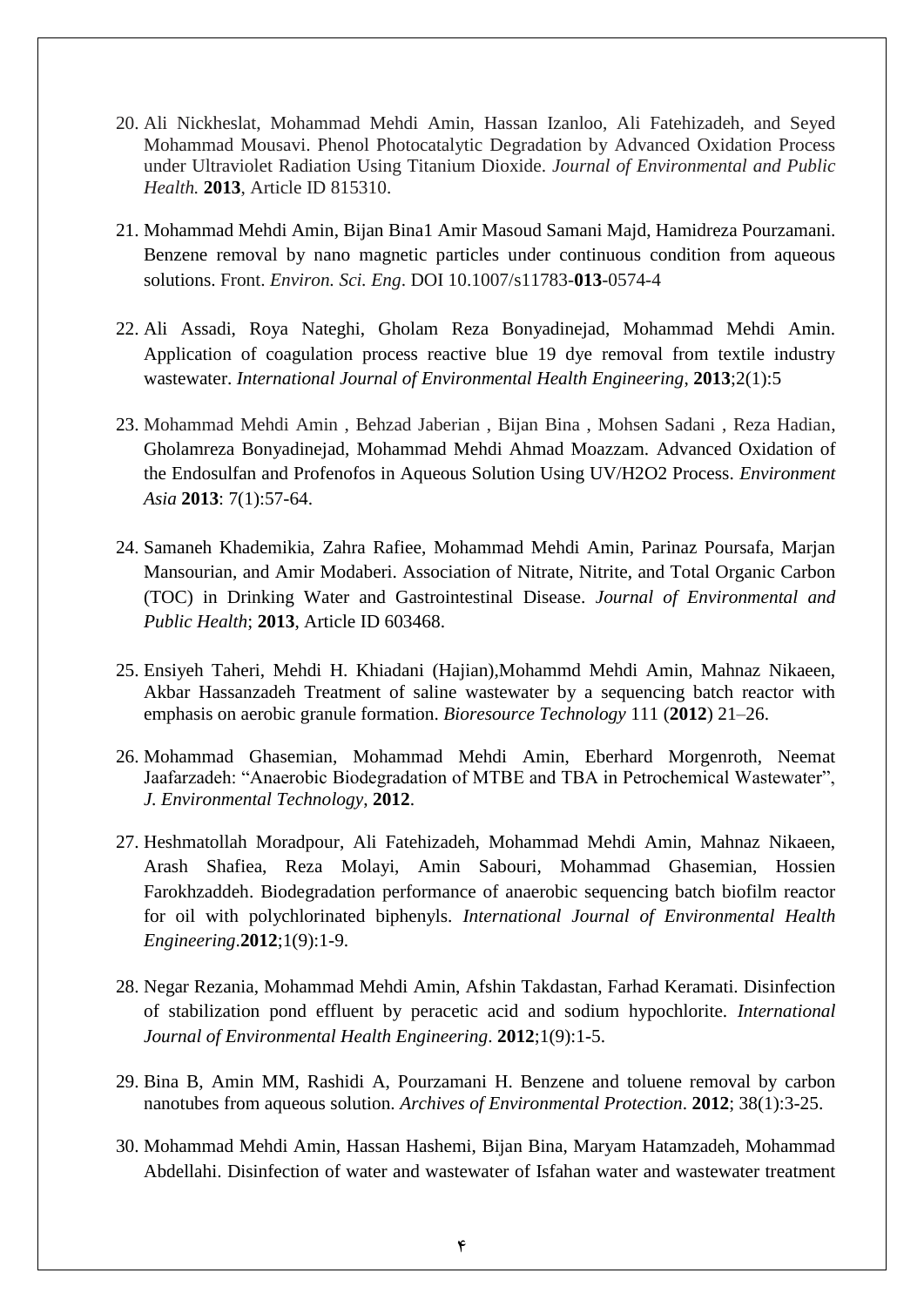plants by gamma irradiation. *International Journal of Environmental Health Engineering*. **2012**;1(8):1-4.

- 31. Bijan Bina, Hamidreza Pourzamani, Alimorad Rashidi, and Mohammad Mehdi Amin: "Ethylbenzene Removal by Carbon Nanotubes from Aqueous Solution", *Journal of Environmental and Public Health,* Volume 2012, Article ID 817187, 8 pages. doi:10.1155/**2012**/817187;
- 32. Mohammad Mehdi Amin, Hassan Hashemi, Afshin Ebrahimi, Asghar Ebrahimi. Effects of oxytetracycline, tylosin, and amoxicillin antibiotics on specific methanogenic activity of anaerobic biomass. *International Journal of Environmental Health Engineering*.  $2012;1(5):1-4.$
- 33. Ghasemian M, Poursafa P, Amin M.M, Ziarati M, Ghoddousi H, Momeni A, Rezaei A.H; "Environmental impact assessment of the industrial estate development plan with Geographical Information System and Matrix methods". *Journal of Environmental and Public Health*, Vol. **2012**, Article ID 407162, 8 pages, 2012. doi:10.1155/2012/407162;
- 34. Heshmatollah Nourmoradi, Mohammad Mehdi Amin, Maryam Hatamzadeh, Mahnaz Nikaeen. Evaluation of bio-aerosols concentration in the different wards of three educational hospitals in Iran. *International Journal of Environmental Health Engineering*.**2012**:1(6):1-4.
- 35. Mohammad Mehdi Amin, Mehdi Hajian Nezhad, Marzieh Farhadkhani, Mahnaz Heidari, Fazel Mohammadi Moghadam. Inhibition and anaerobic biodegradation of benz[a]anthracene-7,12- dione via the specific methanogenic activity test. *International Journal of Environmental Health Engineering*.**2012**;1(7):1-5.
- 36. Pourzamani H, Bina B, Amin MM, Rashidi A. Monoaromatic Pollutant Removal by Carbon Nanotubes from Aqueous Solution. *Advanced Materials Research*. **2012**; 488:934-9.
- 37. Mohsen Memarzadeh, Mohammad Mehdi Amin, Hossein Mostafavi, Reza Kolivand, Mohsen Heidari. Necessity for replacing the filter media in the water treatment plant based on effective size and uniformity coefficient. *International Journal of Environmental Health Engineering*.**2012**:1(6):1-6.
- 38. Seyyed Mehran Abtahi, Mohammad Mehdi Amin, Roya Nateghi, Ali Vosoogh, Mehdi Gholizadeh Dooranmahalleh. prediction of effluent COD concentration of UASB reactor using kinetic models of Monod, Contois, second-order Grau and modified stover-kincannon. *International Journal of Environmental Health Engineering*.**2012**:1(8):1-8.
- 39. Asghar Ebrahimi, Mohammad Mehdi Amin, Bijan Bina, Mehdi Mokhtari, Hamid Reza Alaghebandan, Mohammad Reza Samaei, Hassan Hashemi. Prediction of the energy content of the municipal solid waste. *International Journal of Environmental Health Engineering*.**2012**:1(6):1-6.
- 40. Ghorban Asgari, Afshin Ebrahimi, Abdolmotaleb Seid Mohammadi, Ghader Ghanizadeh. The investigation of humic acid adsorption from aqueous solutions onto modified pumice with hexadecyl trimethyl ammonium bromide. *International Journal of Environmental Health Engineering*.**2012**:1(9):1-7.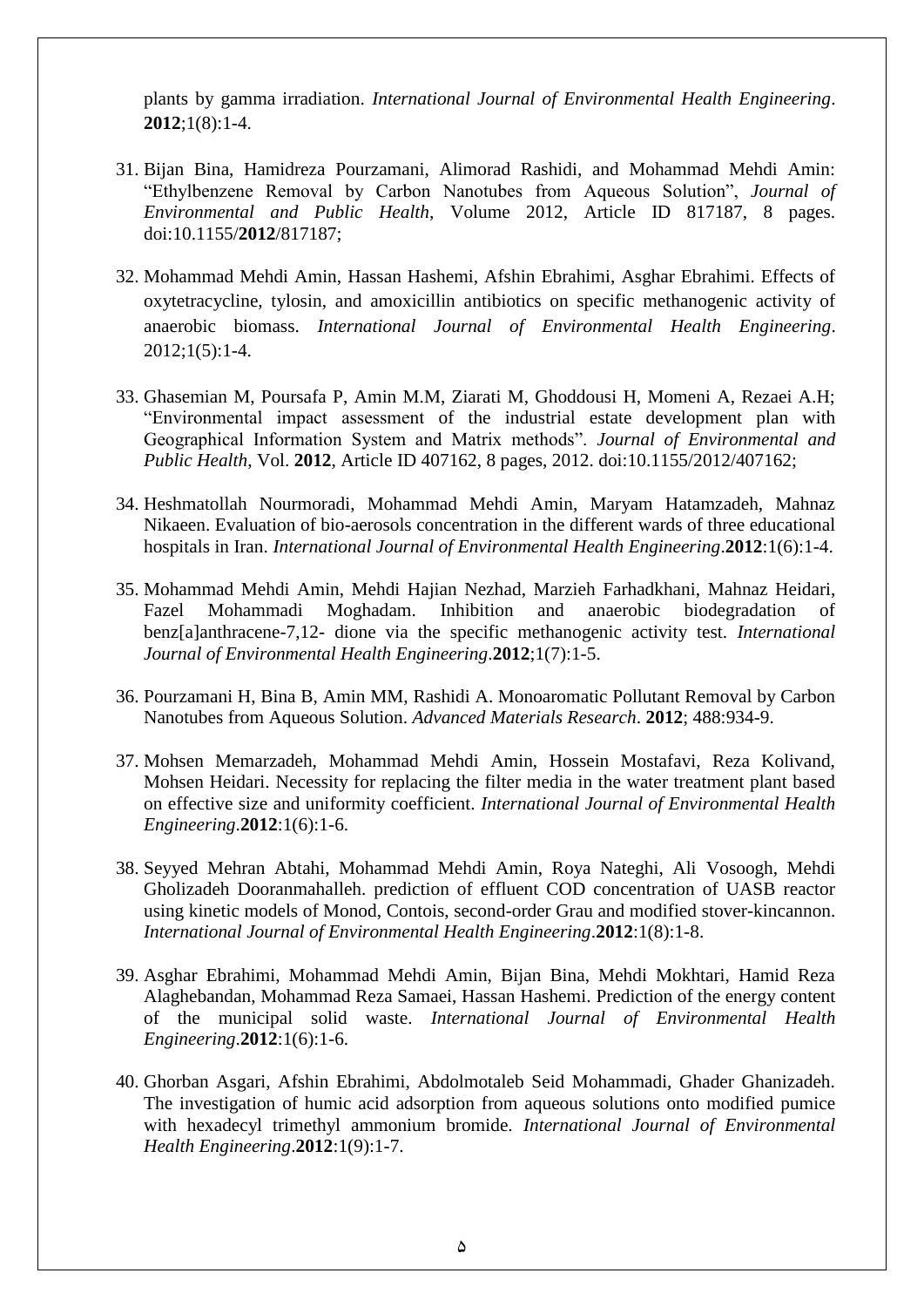- 41. Asadollah Nadi, Ali Fatehizadeh, Amir Hesam Hassani, Mohammad Reza Marasy, Mohammad Mehdi Amin .Anaerobic biodegradation of ethylene dichloride in an anaerobic sequential batch reactor. *International Journal of Environmental Health Engineering,*  2012;1(1):35.
- 42. Farid Hesami, Bijan Bina, Afshin Ebrahimi, Mohammad Mehdi Amin. Arsenic removal by coagulation using ferric chloride and chitosan from water. *International Journal of Environmental Health Engineering*. **2012**;1(9):1-6.
- 43. Mohammadi A, Bina B, Ebrahimi A, Hajizadeh Y, Amin MM, Pourzamani H. Effectiveness of nanozeolite modified by cationic surfactant in the removal of disinfection by-product precursors from water solution. *International Journal of Environmental Health Engineering.* **2012**; 1(1):3.
- 44. Pourzamani H, Bina B, Rashidi A, Amin M. Performance of raw and regenerated multi-and single-walled carbon nanotubes in xylene removal from aqueous solutions. *International Journal of Environmental Health Engineering*. 2012; 1(1):4.
- 45. Khodabakhshi A., Amin M. M., Mozaffari M. "Synthesis of Magnetite Nanoparticles and Evaluation of its Efficiency for Arsenic Removal from Simulated Industrial Wastewater". *Iran. J. Environ. Health Sci. Eng*., **2011**, Vol. 8, No. 3, pp. 189-200;
- 46. Poursafa P, Kelishadi R, Lahijanzadeh A, Modaresi M.R, Haghjouy Javanmard Sh., Assari R, Amin M.M, Moattar F, Amini A, Sadeghian B; The relationship of air pollution and surrogate markers of endothelial dysfunction in a population based sample of children. *BMC Public Health J*., **2011**; 11(115).
- 47. Poursafa P, Kelishadi R, Moattar F, Rafiee L, Amin M.M, Lahijanzadeh A, Haghjooy Javanmard Sh. ;Genetic variation in the association of air pollutants with a biomarker of vascular injury in children and adolescents in Isfahan, *Iran. J Res Med Sci* **2011**;16:733-40
- 48. Mokhtari M., Nikaeen M., Amin M.M, Bina B., Hasanzadeh A.; Evaluation of stability parameters in in-vessel composting of municipal solid waste, Iran. J. Environ. Health. Sci. Eng., **2011**, Vol. 8, No. 4;
- 49. Poursafa P, Kelishadi R, Amini A, Amini A, Amin M.M, Lahijanzadeh A, Modaresi M.R ;Association of air pollution and hematologic parameters in children and adolescents, *J Pediatr.* **2011**;87(4):350-6
- 50. Sh. Mardani., A. Mirbagheri, M. M. Amin, M. Ghasemian (**2011**): "Determination of Biokinetic Coefficients for Activated Sludge Processes on Municipal Wastewater", *Iran. J. Environ. Health. Sci. Eng., Vol. 8, No. 1, pp. 25-34*. [IF-2010=1.07].
- 51. M. M. Amin, H. Hashemi, B. Bina, H. Movahhedian Attar, H. Farrokhzadeh, M. Ghasemian (**2010**): "Pilot-Scale Studies of Combined Clarification, Filtration, and Ultraviolet Radiation Systems for Disinfection of Secondary Municipal Wastewater Effluent", *J. Desalination, Vol. 260, Issues 1-3, pp 70-78*;
- 52. Tashauoei , H. R., Movahedian Attar , H., Kamali , M., Amin, M. M., and Nikaeen, M. (**2010**): "Removal of Hexavalent Chromium (VI) from Aqueous Solutions using Surface Modified Nanozeolite A", *Int. J. Environ. Res., 4(3):491-500,* ISI- [Imapct factor = 0.271]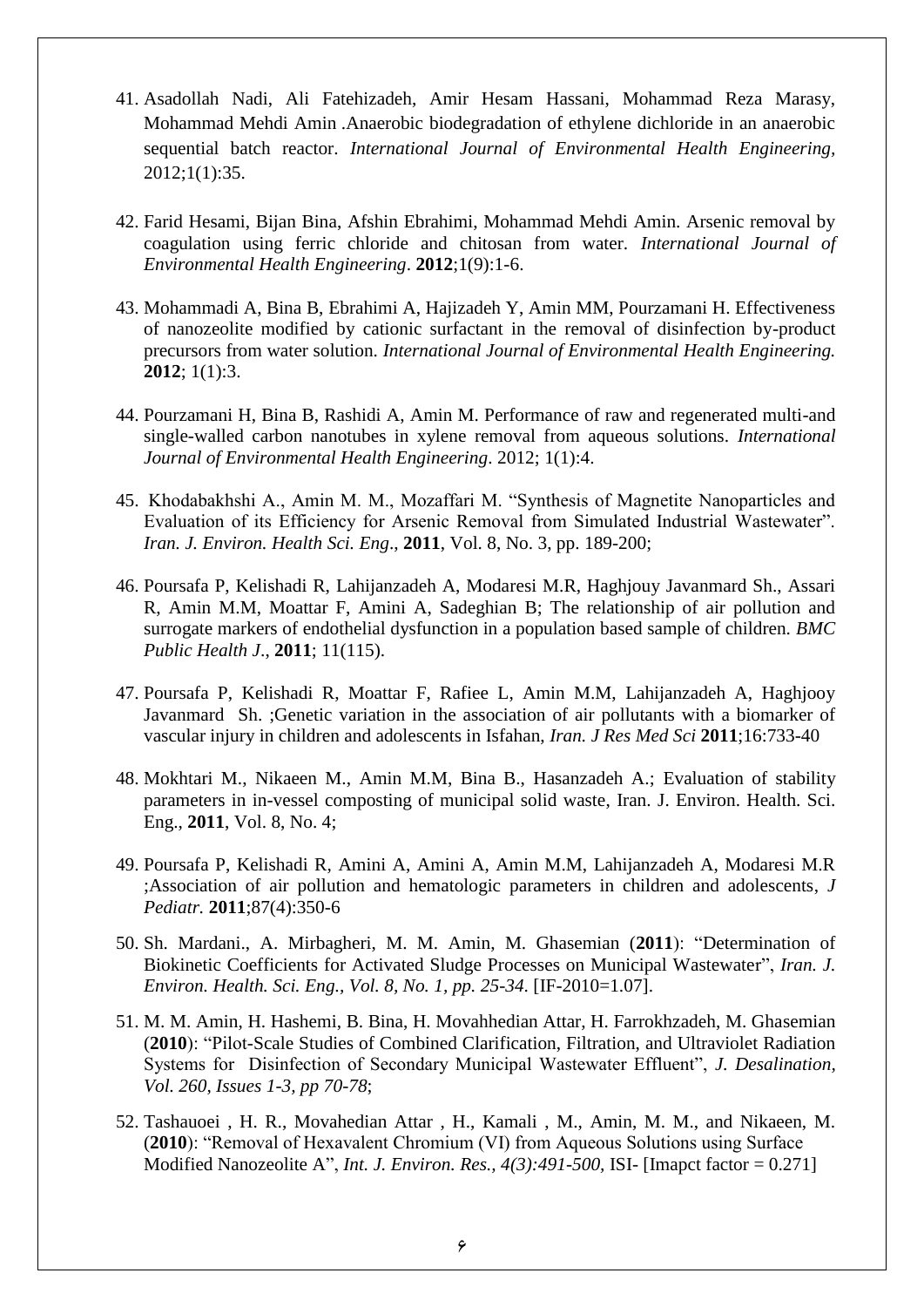- 53. H. R. Tashauoei, H. Movahedian, M. M. Amin, M. Kamali, M Nikaein (**2010**): "Removal of cadmium and humic acid from aqueous using surface modified nanozeolite A", *Int. J. Environ. Sci. Tech.,* 7(3), 497-508; [ISI, IF-2010 = 3]
- 54. A. Torabian, S. M. Abtahi, M. M. Amin, S. A. Momeni (**2010**): "Treatment of low-strength industrial wastewater using an anaerobic baffled reactor (ABR)", *Iran. J. Environ. Health. Sci. Eng., Vol. 7, No.3, pp. 216-226*;[ISI, IF-2010=1.07]
- 55. M. M. Amin, A. Ebrahimi, M. Hajian, N. Iranpanah, B. Bina (**2010**): "Spatial analysis of three agrochemicals in groundwater of Isfahan using GS+", *Iran. J. Environ. Health. Sci. Eng.,* Vol. 7, No.1, pp. 71-80; [ISI]
- 56. Majid Kermani, Bijan Bina, Hossein Movahedian, Mohammad Mehdi Amin, and Mahnaz Nikaeen (**2009**): "Biological phosphorus and nitrogen removal from wastewater using moving bed biofilm process", *IRANIAN JOURNAL of BIOTECHNOLOGY, Vol. 7, No. 1, pp. 19-27* [ISI];
- 57. Mahmoudian Mohammad Hassan, Mohammad Mehdi Amin, Mohammad Reza Shahmansouri and Mohammad Ghasemian, (**2008**)"Filter Backwash Water Treatment Using Dissolved Air Flotation Method in Isfahan Water Treatment Plant", *Journal of Water Practice and Technology*, Volume 3, Issue 3, 2008.
- 58. Kermani Majid, Bina Bijan, Movahedyan Hossein, Amin Mohammad Mehdi, and Nikaeen Mahnaz (**2008**): "Application of Moving Bed Biofilm Process for Biological Organics and Nutrients Removal from Municipal Wastewater", *American Journal of Environmental Sciences 4 (6): 682-689* [ISI];
- 59. Movahedyan Hossein, Assadi Ali, and Amin Mohammad Mehdi (**2008**): "Effects of 4- Chlorophenol loadings on acclimation of biomass with optimized fixed time sequencing batch reactor", *Iran. J. Environ. Health. Sci. Eng., 2008, Vol. 5, No. 4, pp. 225-234*; [ISI]
- 60. Amin Mohammad Mehdi, Julie L. Zilles, James Greiner, Stephen Charbonneau, Lutgard Raskin, and Eberhard Morgenroth, (**2006**): "Influence of the Antibiotic Erythromycin on Anaerobic Treatment of a Pharmaceutical Wastewater." *J. ENVIRON. SCI. & TECHNOL., No: 40, Pages: 3971- 3977.* ;[ISI][IF=4.48];
- 61. Torkian A., Amin M. M., Movahedian H., Hashemian S.J. and Salehi M. S. (**2002**). Performance evaluation of UASB system for treating slaughterhouse wastewater, *Scientia Iranica*, *9 (2): 176-180*; [ISI]

## **مقاالت فارسي**

62. Bijan Bina, Mohammad Mehdi Amin, Mohammad Reza Zare, Mahdi Zare, Ali Toulabi, Ali Fatehizadeh. Comparison of CuO and TiO2 Nanoparticles toxicity and Antibacterial Properties in the Solid Media **(In Persian).** *Iranian. Journal of Health & Environment.,* 2013, Vol. 6, No. 2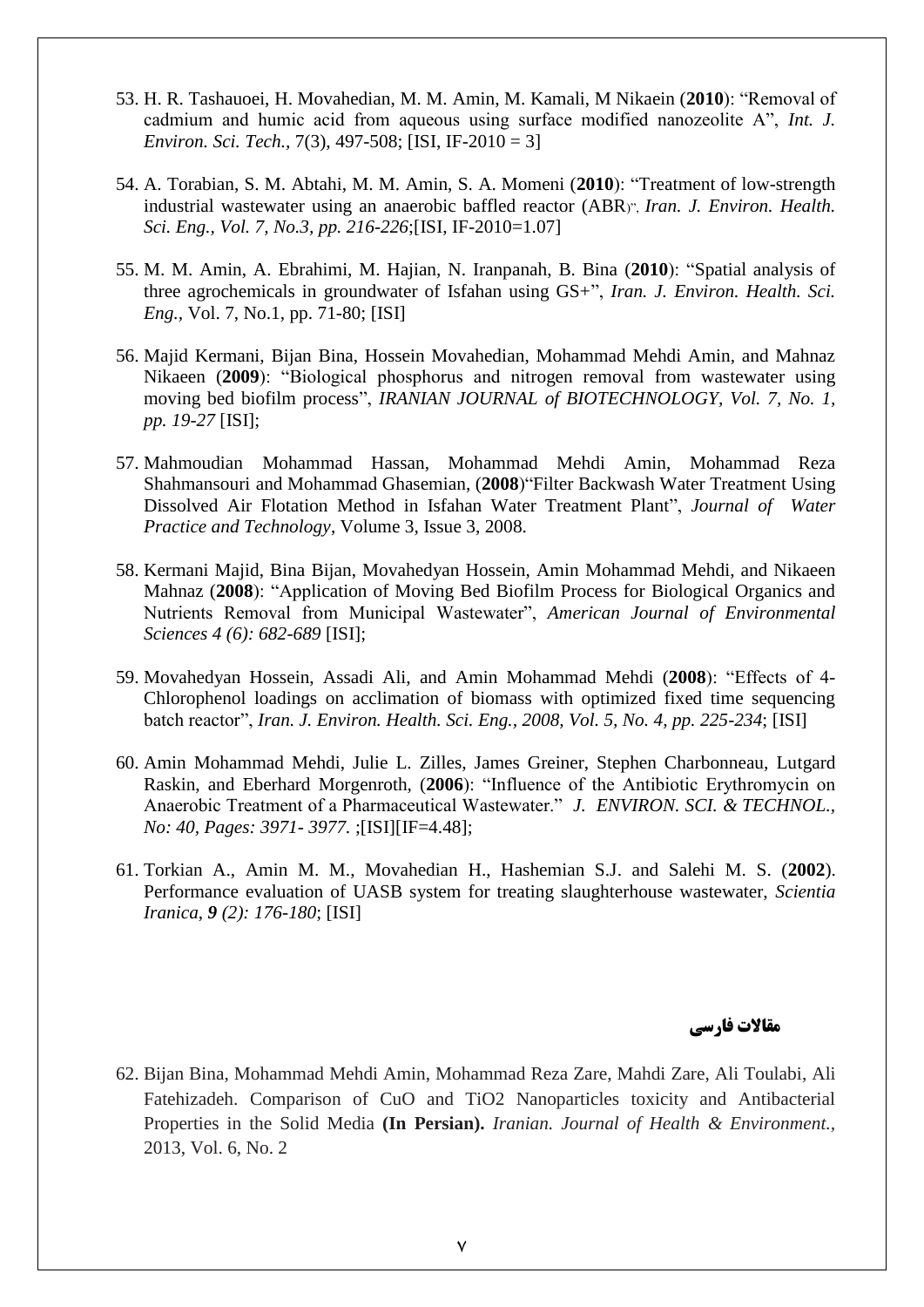- 63. Bibi Fatemeh Nabavi, Fahimeh Teimori, Mohammad Mehdi Amin, Maryam Hatamzadeh, Mahnaz Nikaeen. Identification of Aerobic Polychlorinated Biphenyl Degrading Bacteria **(In Persian)**. *Journal of Health System Research.*2012:1(1):37-43.
- 64. Mohammad Mehdi Amin, Hassan Hashemi, Mehdi Safari, Zeinab Rezaei. Evaluating the Amount of Residual Aluminum from Conventional and Enhanced Coagulation Using Polyaluminum Chloride in Refined Water **(In Persian).** *Journal of Health System Research*.2012;3;449-455.
- 65. Khorsandi Hassan, Bina Bijan, Amin Mohammad Mehdi (2009): "Removal of humic substances from water by advanced oxidation process using UV/TiO2 Photo Catalytic Technology", *Journal of Water and Wastewater*, Volume 19, No. 68, page 25-32 **[In Persian];**
- 66. Mansouri Fariba, Mirsattari Seyed Ghavam, Rismanchian Masoud, Bahrami Abdalrahman, Bashardoust Nasrallah, Kalantari Ardeshir, and Amin Mohammad Mehdi (2007): "Correlation between Toluene Environmental Monitoring and Biological Index of Urinary Hippuric Acid of Workers in the Coke Industry", *Journal of Shaheed Sadoughi University of Medical Sciences and Health Services*, Vol 15, No. 1, Spring 2007 **[In Persian];**
- 67. Hamdi Mohammad Reza, Abdolrahim Parvaresh, and Mohammad Mehdi Amin (2006): " Job Description and Educational Needs of Different Levels of Environmental Health Graduates", *Iranian Journal of Medical Education, Vol. 5, No. 2 (14), Autumn&Winter 2005, ISSN: 1608-9359* **[In Persian];**
- 68. Torkian A., Amin M. M., Bina B., Movahedian H. (2005). Performance comparison of horizontal-flow anaerobic immobilized sludge (HAIS) and upflow anaerobic sludge bed (UASB) reactor using synthetic substrate, *Journal of Sharif University*, *No.29, 63-70* **[In Persian];**
- 69. Shahmansouri M., Amin M. M., Vahid-e-Dastjerdi M. (1997). Determination of detergents in Zayandeh-rood River, *Journal of Water and Sewage*, Volume 21, Isfahan, Iran **[In Persian].**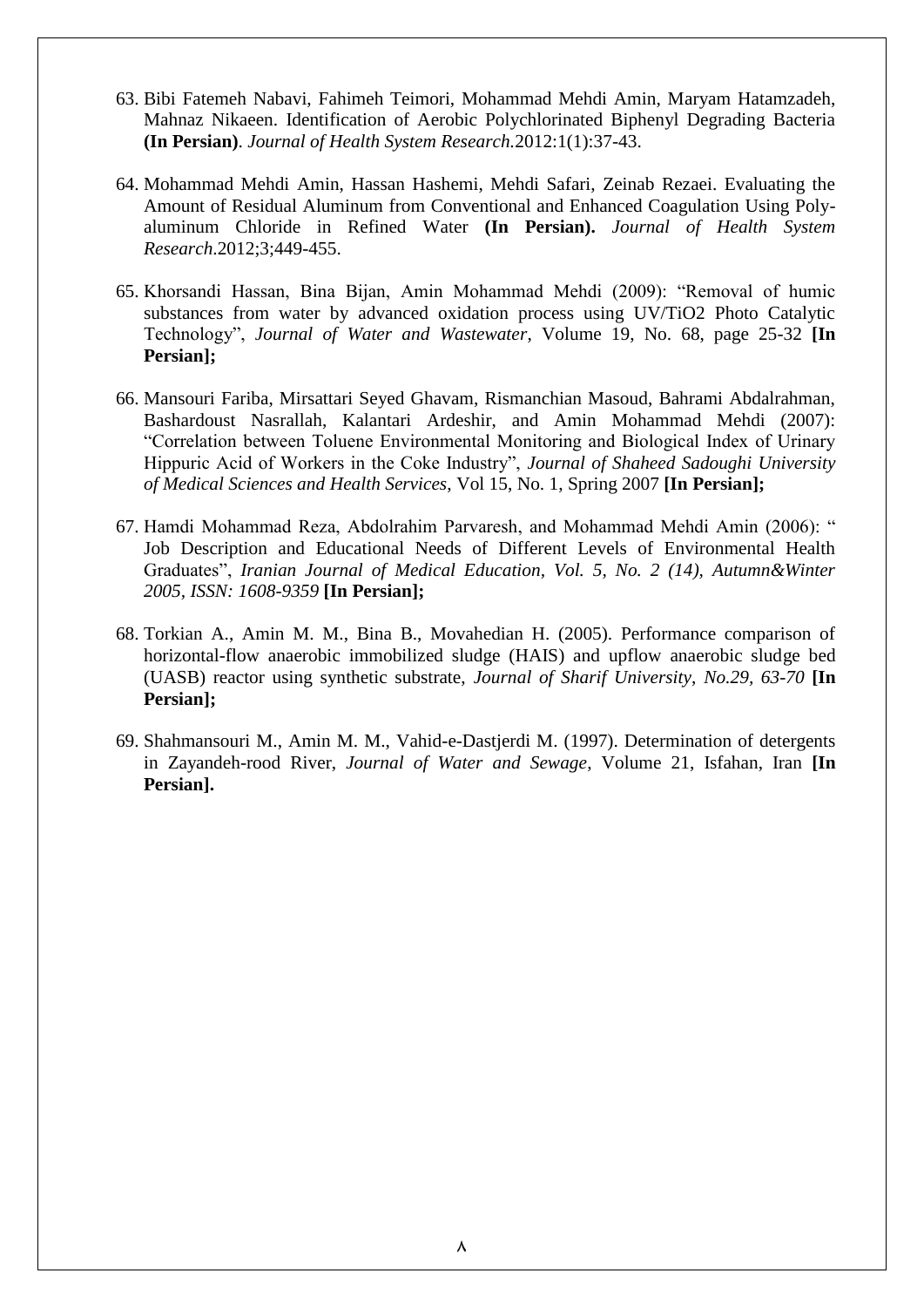#### **كنفرانس ها**

- ١. امين محمد مهدي، ابراهيمي افشين، فراهاني ابوالفضل، حاجيان مهدي، قاسميان محمد: " كـاربر د روش نمونـه برداري غيرفعال در سنجش آفت كش هاي آلي كلـره در منـابع آب زيـر زمينـي"، مجموعـه مقـالات كنگـره جهاني آب IWA، ٢١-١۶ سيتامبر ٢٠١٢، **بوسان، كره جنوبي**؛
- ۲. امين محمد مهدي، خدابخشي عباس، صادقي حجت، و خيري سليمان(١٣٨٨): "تعيين مقدار مالاشـيت گـرين بعنوان يک ماده مختل کننده غدد درون ريز در بافت ماهي و پساب مزارع پرورش ماهي"، م*جموعه مقـالات* كنفرانس بين المللي سلامت و محيط زيست، چالش هاي آينده، 11-۹ دسامبر ۲۰۰۹، **رم، ايتاليا** (ارائه بِصورت پوستر؛ پوستر برتر)؛
- ۳. امين محمد مهدي، اصطبار مريم، قاسميان محمد، جعفرزاده نعمت (١٣٨٧): "تجزيه بيولوژيكي بنزن، تولوئن و زايلن در فاضلاب صـنايع پتروشـيمي توسـط راكتـور بيـوفيلم بـي هـوازي پـر و خـالي شـونده بطـور متـوالي (ASBBR)"، مجم*وعه مقالات كنفرانس صنايع شيميايي انجمن جهاني آب (IWA)، 11-1 نيوامبر ٢٠٠٨،* **پىي، چيي**؛
- ۴. امين، محمد مهـدي، محمـد قاسـميان، Eberhard Morgenroth، و نعمـت الله جعفـر زاده (۱۳۸۶): " تجزيـه بيولوژيكي بيهوازي متيل ترشيري بوتيل اتر (MTBE) توسط رآكتورهاي متوالي پرو خالي شـونده (ASBR) و آزمايش فعاليت متان سازي ويژه بيومس بيهوازي (SMA)"، *خلاصه مقالات يازدهمين كنگره جهاني هضم* ثيَْاصي *(-11AD(*، <sup>54</sup> تب 56 ػپتبهجش ،<sup>5116</sup> *Brisbane*، *Queensland*، **استشاليا**؛
- ۵. ارتباط آلودگي هوا و كمبود ويتامين دي در كودكان ساكن در يك منطقه آفتابي : اولين گزارش از خاور ميانه و منطقه شمال آفريقا؛ دومين همايش ملي مديريت آلودگي هوا و صدا ١٣٩٢، دانشگاه صنعتي شريف، <mark>تهو ان،</mark> پريناز پورصفا، رويا كليشادي، ركسانا معيني، محمدمهدي امين
- ۶. بررسي كارآيي كلريد فريک توام با كيتوزان به عنوان كمک منعقدکننده طبيعي در حذف آرسنيک از آب، شانزدهمين همايش ملي بهداشت محيط ايران ١٣٩٢، دانشگاه علوم پزشگي آذربايجان شرقي، **تبويز؛** بيژن بينا، افشين ابراهيمي، محمدمهدي امين، فريد حسامي
- ۷. بررسي كارايي پرمنگنات پتاسيم در حذف پيش سازهاي ترى هالومتان ها از آب ورودي به تصفيه خانه آب اصفهان، شانز دهمين همايش ملي بهداشت محيط ايران ١٣٩٢، دانشگاه علوم پزشگي آذربايجان شرقي، **تبو يز**؛ رضا هاديان، محمدمهدي امين، بيژن بينا، سيد حسين مصطفوى، محمدوحيد آبيار عظيمي
- ٨ بررسي كارايي تصفيِه يشرفته به كمك اولترا فيلتراسيون در تصفيه پساب ثانويه تصفيه خانه فاضلاب شمال اصفْهان در مقياس پايلوت، شانزدهمين همايش ملي بهداشت محيط ايران ١٣٩٢، دانشگاه علوم پزشگي آذربايجان شرقي، **تبو يز**؛ رضا هاديان، محمدمهدي امين، بيژن بينا، مريم حاتم زاده، مرضيه وحيد دستجردي
- ۹. تصفيه فاضلاب هاي شور به روش رآكتور پر و خالي شونده متوالي(SBR)، شانزدهمين همايش ملي بهداشت محيط ايران ۱۳۹۲، دانشگاه علوم پزشگي آذربايجان شرقي، **تبويز**؛ محمدمهدی امين، انسيه طاهری، مهدی حاجيان نژاد، سميه كشاورز، ماريا خويشدوست، راحله سلطاني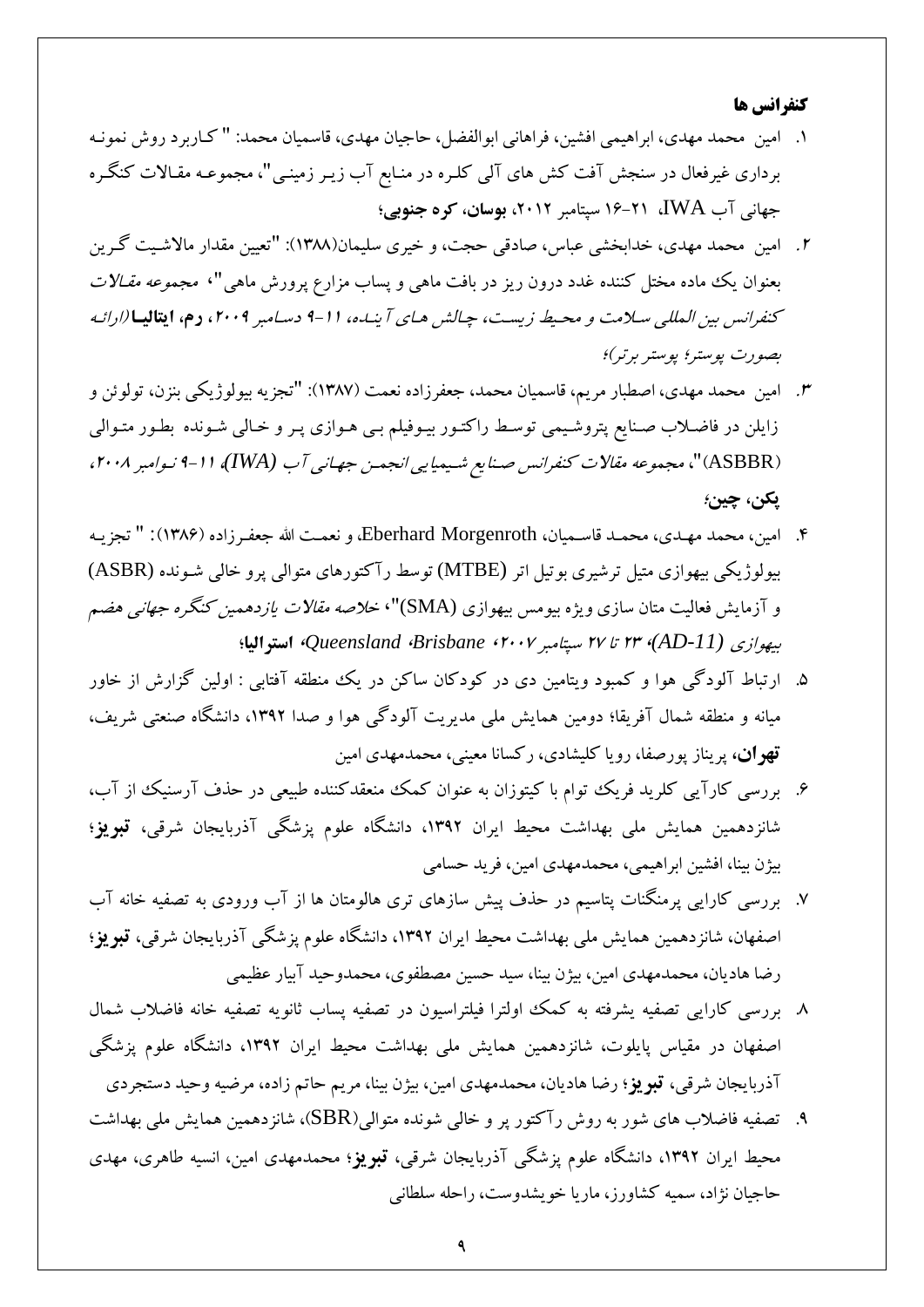- ۱۰. تشکیل گرانو ل های بیولوژیکی هوازی در تصفیه فاضلاب شور، شانزدهمین همایش ملی بهداشت محیط ايران ١٣٩٢، دانشگاه علوم پزشگي آذربايجان شرقي، **تبويز**؛محمدمهدي امين، انسيه طاهري، مهدي حاجيان نژاد،مهناز نيک آيين، محمد قاسميان، علي فاتحي زاده، انسيه نووزي
- ١١. اثرات آلودگي هوا و پلي مرفيسم ژنتيكي بر شاخص هاي اختلال عملكرد عروق در كودكان، شانزدهمين همايش مل<sub>ى</sub> بهداشت محيط ايران ١٣٩٢، دانشگاه علوم پزشگي آذربايجان شرقي، **تبويز؛** پريناز پورصفا، محمدمهدي امين، فروزان همامي، رويا كليشادي
- ١٢. بررسي كميت و كيفيت شيرابِه خروجي از مراحل مختلف فرايند توليد كمپوست زباله شهري به روش ويندرو، شانزدهمين همايش مل<sub>ّ</sub>ى بهداشت محيط ايران١٣٩٢، دانشگاه علوم پزشگي آذربايجان شرقي، **تبويز**؛ حسن هاشمي، محمدمهدي امين، اصغر ابراهيمي، بيژن بينا
- ١٣. ارتباط سطح کادميوم خون با عوامل خطرزای کارديومتابوليک و آنزيم های کبدی در يک الگوی کشوری نوجوانان، شانزدهمین همایش مل<sub>ّی</sub> بهداشت محیط ایران۱۳۹۲، دانشگاه علوم پزشگی آذربایجان شرقی، **تبریز؛** پريناز پورصفا، محمدمهدي امين، فروزان همامي، رويا كليشادي
- ۱۴. ارتباط بين نيترات ، نيتريت و كل كربن آلي در آب آشاميدني و بيماري هاي دستگاه گوارش، شانزدهمين همايش مل<sub>ّ</sub>ى بهداشت محيط ايران١٣٩٢، دانشگاه علوم پزشگى آذربايجان شرقى، **تبويز؛** محمدمهدي امين، پريناز پورصفا،فروزان همامي،سمانه خادمي كيا
- ۱۵. تجزيه بيولوژيكي بيهوازي اتيلن دي كلرايد به روش نا پيوسته توسط آزمايش فعاليت متان سازي ويژه SMA، پانزدهمين همايش مل<sub>ي</sub> بهداشت محيط١٣٩١، دانشگاه علوم پزشگي گيلان، **رشت؛** معصومه گلشن، مريم ترابي فر، محمد مهدي امين، محمد قاسميان ، منيژه صباغيان بيدگلي
- ۱۶. بررسی غلظت تری هالومتان ها در شبکه توزیع آب شهر اصفهان و پهنه بندی آن با سیستم اطلاعات جغرافياييGIS، پانزدهمين همايش مل<sub>ّ</sub>ی بهداشت محيط١٣٩١، دانشگاه علوم پزشگ<sub>ی</sub> گيلان، **رشت**؛ امير محمدي، بيژن بينا، افشين ابراهيمي، محمد مهدي امين، حميدرضا پورزماني، سپيده نعمتي منصور
- ۱۷. بررسي مقدار آلومينيوم باقيمانده ناشي از انعقاد متداول و پيشرفته با استفاده از پلي آلومينيم كلرايد(PACL)در آب تصفيه شده، يانزدهمين همايش مل<sub>ّ</sub>ى بهداشت محيط۱۳۹۱، دانشگاه علوم پزشگي گيلان، **رشت؛** حسن هاشمي، مهدي صفري، محمدمهدي امين، زينب رضايي، مهدي عليخاني
- ١٨. مرادپور حشمت اله، امين محمد مهدي، نيک آيين مهناز، ۖ مولايي رضا، ۖ صبوري امين، ، قاسميان محمد، تيموري فهيمه (١٣٨٧): " بررسي ميزان بازدارندگي روغن هاي حاوي PCBs بر روي بيومس بيهوازي به روش آزمون فعاليت متان سازي ويژه" (SMA) ، مجموعه مقالات يازدهمين همايش ملي بهداشت محيط، 6-8 آثبى هبُ ،1496 داًـگبُ ػلَم پضؿكي **صاّذاى**، ايشاى؛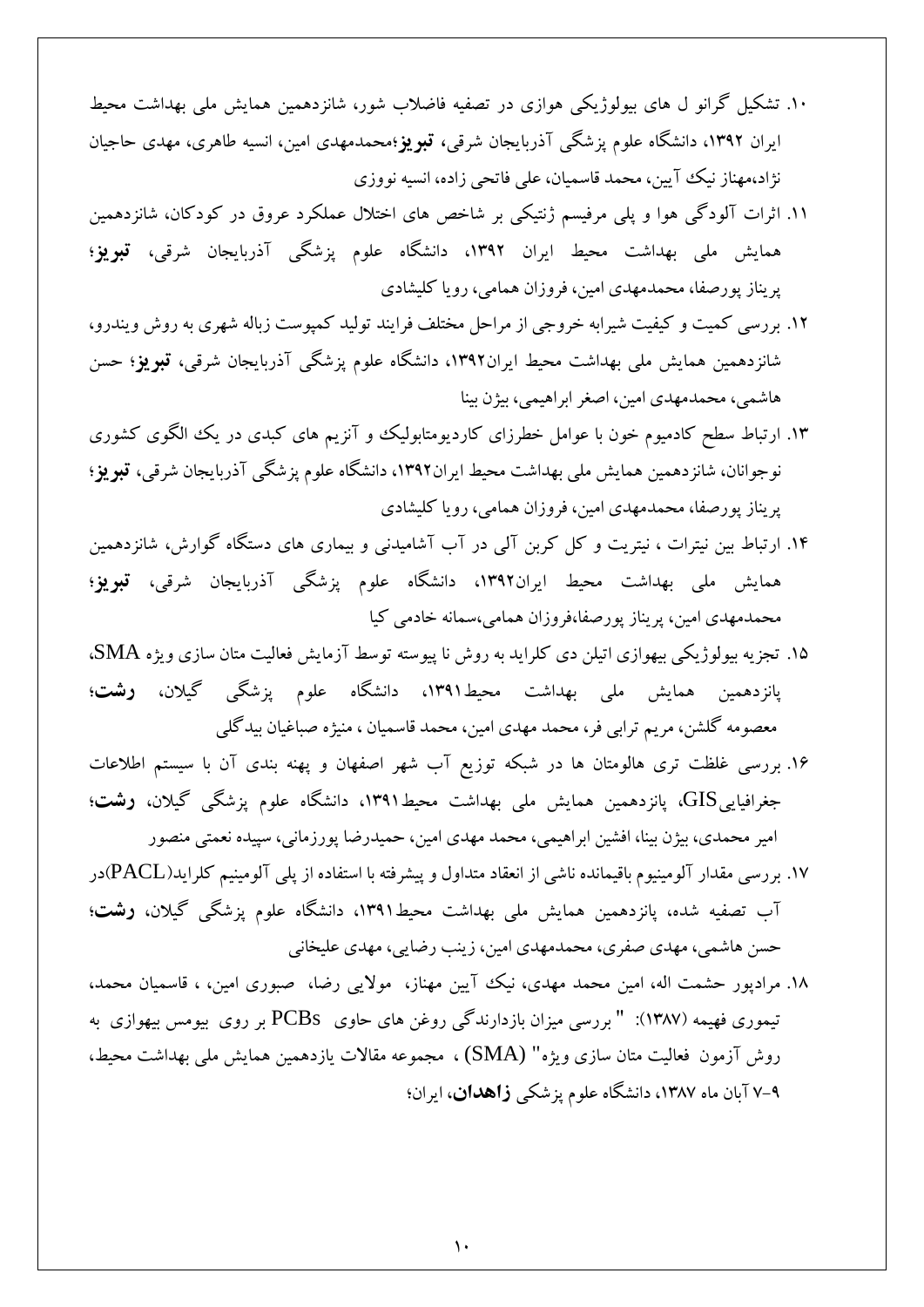- ۱۹. تيموري فهيمه، نيک آيين مهناز ، امين محمد مهدي، مولايي رضا، صبوري امين، ، قاسميان محمـد، مرادپـور حشمت اله (١٣٨٧): " بررسـي حـذف بيولـوژيكي هـوازي PCBs بـه روش ناپيوسـته(Batch)"، مجم*وعـه* هقالات يازدهمين همايش ملي به*نداشت محيط، 4-٢ آبان ماه ١٣٨٧، دانشگاه علوم پزشكي* **ذاهدان**، *ايران؛*
- ٢٠. امين، محمد مهدي؛ محمد قاسميان، عاطفه برومند، سيد عليرضا مـومني، حميـد قدوسـي، ١٣٨٥)، "ارزيـابي اثرات زيست محيطي طرح توسعه شهرک صنعتي رنگسازان" *اولين همـايش و نمايشگاه تخصصـي مهندسـي* مح*يط زيست* ٢٨ بهمن لغايت اول اسفند ماه ١٣٨۵، **تهران**؛
- ٢١. امين، محمد مهدي؛ هاشمي، حسن؛ قاسميان، محمد؛ (١٣٨۵): " بررسي تاثير آنتي بيوتيكهاي آموكسي سيلين، اكسي تتراسيكلين، و تايلوزين بر فعاليت متان سازي ويژه بيومس بيهوازي به روش SMA Test "، نهمين هم*ايش ملي بهداشت محيط، 18-19 آبان ١٣٨۵*، اصفهان ( ارائه مقاله بصورت سخنراني);
- ٢٢. امين، محمدمهدى؛ قاسميان، محمد؛ تركيان، ايوب؛ جعفرزاده، نعمت اله (١٣٨۵): " بررسي ميزان بازدارندگي تركيب MTBE بر فعاليت متان سازي ويژه بيومس بي هوازي به روش SMA Test'، نهمين هم*ايش ملي بهداشت محيط*، 18-16 آبان ١٣٨۵، **اصفهان** ( ارائه مقاله بصورت سخنراني);
- ٢٣. شاهمنصوري، محمد رضا؛ امين، محمد مهدي؛ محموديان، حسن؛ قاسميان، محمد (١٣٨٥): " بازيابي پساب حاصل از شستشوى فيلترهاى تصفيه خانه آب با روش شناورسازى با هواى محلول" ، *نهمين همايش ملي* ب*هداشت محيط، 11-18 آبان 1۳۸۵، اصفهان ( ارائه مقاله بصورت سخنراني);*
- ٢۴. پورمقدس، حسين؛ موحديان، حسين؛ امين، محمد مهدي؛ ابراهيمي، اصغر؛ (١٣٨۵): " تعيين راندمان حذف الكيل بنزن سولفونيك اسيد خطى (LAS) دردو سيستم لجن فعال با بستر ثابت (FAS) و متداول (CAS)"، *ُنهمين هما يش ملي بهداشت محيط، 14-19 آبان ١٣٨۵*، اصفهان ( ارائه مقاله بصورت سخنراني);
- ٢۵. مرداني، حسن؛ امين، محمد مهدي؛ قاسميان، محمد؛ (١٣٨۵): " بررسي روش هاي دفع اتيديوم برومايد (EtBr) و بيان روش موثر حذف آن در مراكز تحقيقات شيميايي و بيولوژيكي" ، ، نهمين *همايش ملي* ب*هداشت محيط، 14-18 آبان ۱۳۸۵*، **اصفهان** ( ارائه مقاله بصورت پوستر);
- .57 دفع فاضلاب در شرايط اضطراری- مطالعه موردی زلزله بم؛ *دومين کنگره بين المللي توالت خشک، ۱۶ تا ۱۹* اگوست ۲۰۰۶، تامپره، فنلاند (ارائه مقاله بصورت سخنرانبي)؛
- ٢٧. تاثير آنتي بيوتيک اريترومايسين بر روس تصفيه بيھوازي فاضلاب صنايع داروسازي؛ دھمي*ن كنگره جهاني* هضم بيوازي ۲۰۰۴، ٢٩ آگوست تا ٢ سپتامبر ٢٠٠۴، هونتوال، كانادا (ارائه مقاله بصورت سخنراني) ;
- .14 اثرات سرطان زايي غلظت هاي كم مقدار تركيبات دارويي و هورمون ها در آب و پساب، *اولين كنگره ملي* هحيط زيست، شغل و سر طان در ايران، <sub>1</sub>-۶ خرداد ۱۳۸۵، ق**هران** ( ارائه بصورت سخنراني).
- .54 عملكرد رآكتور UASB در حذف فنل از سوبستره سينتتيك، هفتمين همايش ملي بهداشت محيط، ٢٧-٢۵ شهريور ١٣٨٣، **شهركود** ( ارائه مقاله بصورت سخنراني);
- .41 تـكيل گشاًَل ثيَلَطيكي دس ػيؼتن UASB ;كٌگشُ -2003WEFTEC14-12، اكتجش .،5114 **واليفشًيا، آهويكا**( ارائه مقاله بصورت سخنراني);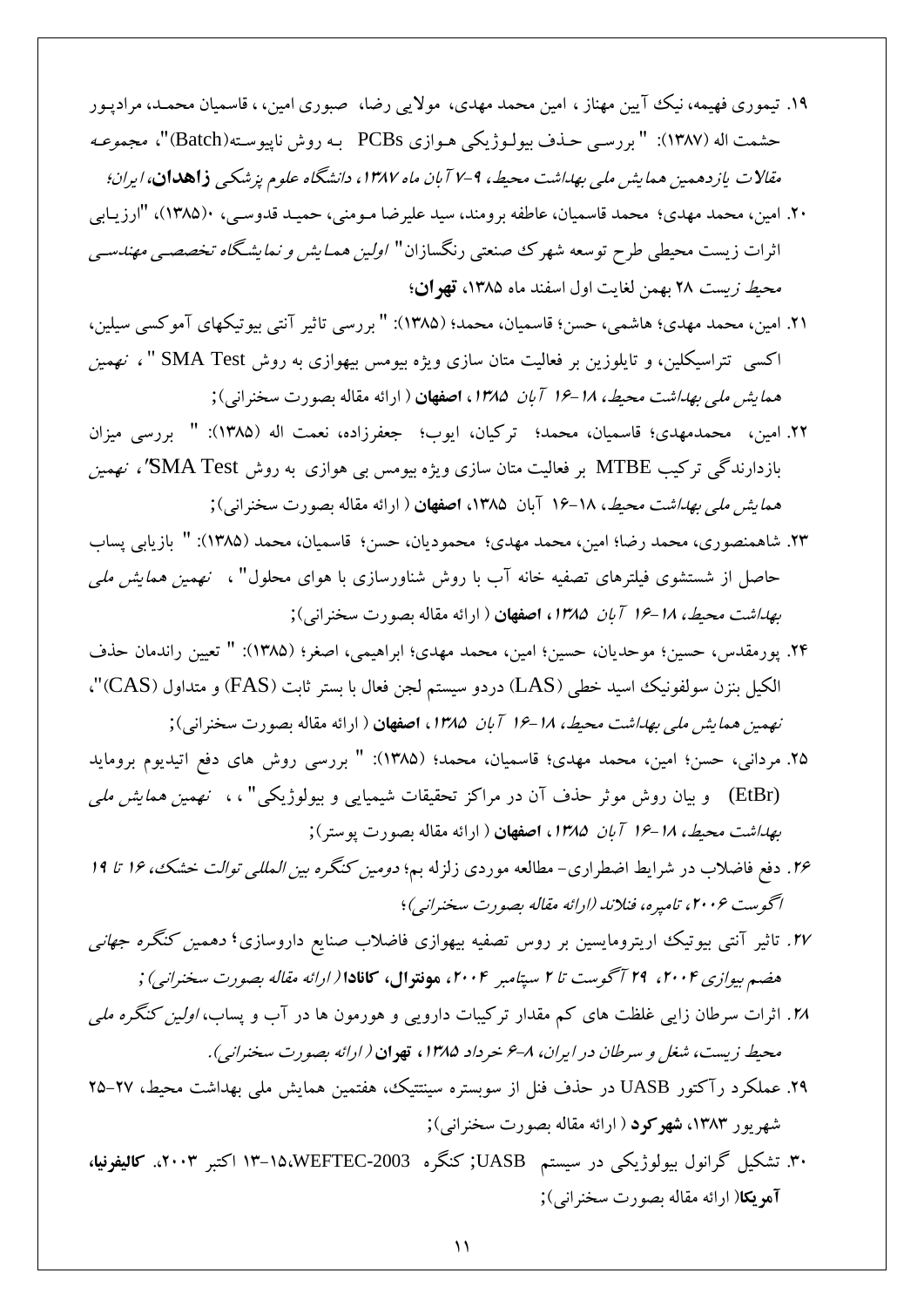- ٣١. محمد مهدي امين، ايوب تركيان، بيِژن بينا: " مقايسه كارايي رآكتور جريان افقي با بستر لجن بيهوازي تثبيت شده (HAIS) با رآكتور UASB با استفاده از سوبستره سينتتيك "، پنجمي*ن همايش ملي بهداشت محيط، ۶-۴* آبا*ن ۱۳۸۱، دانشگاه علوم پزشكي ايران،* تهوان( ارائه مقاله بصورت سخنراني);
- ۳۲. كاربرد فرآيند UASB در كاهش بار آلودگي فاضلاب كشتارگاه اصفهان <sup>—</sup> كنفرانس بين المللي مهندسي عمران- دانشگاه صنعتي شريف- **تهران ۱۴**-۱۶ ارديبهشت۱۳۷۶ ( ارائه مقاله بصورت سخنراني);
- ٣٣. تشكيل گرانول بيولوژيكي در سيستم تصفيه فاضلاب UASB كشتارگاه اصفهان، سمينار بررسي مشكلات مبتلابِه صنعت آب و فاضلاب كشور، **اصفهان** مهرِماه ۱۳۷۶ ( ارائه مقاله بصورت سخنراني);
- ۳۴. بررسي ميكروبيولوژيكي سيستم UASB كشتارگاه اصفهان، سمينار دستاوردهاي پژوهشي دانشگاه صنعتي شريف، آبان ۱۳۷۵، **تهران**( ارائه مقاله بصورت سخنراني);
- ۳۵. بررسی دترجنت ها در رودخانه زاینده رود، سمینار مشترک آب و فاضلاب **ایوان و آلعان** مهرماه ۱۳۷۵، تهوان ( ارائه مقاله بصورت سخنراني);
- ۳۶. كاربرد فرآيند UASB در كاهش بار آلودگي فاضلابهاي صنعتي، اولين جشنواره منطقه اي شيخ بهايي، شهرک علمی- تحقیقاتی **اصفهان**، خرداد ماه ۱۳۷۷، به عنوان طرح برگزیده در شاخه " تحقیقات کاربردی فني –مهندسي ".
- ٣٧. محمد مهدي امين، پيمان شكوهمند، شادي فكري: " بررسي عملكرد زيست محيطي طرح توازن (طرح توسعه ذوب آهن اصفهان)"، سمپ*وزیوم فولاد ۸۰، او۲ اسفند ۱۳۸۰، دانشگاه صنعتی اصفهان; (ارائه مقاله بصو*رت سخنراني)
- ٣٨. عبدالرحيم يرورش، محمد مهدي امين، رعنا بناگذار اهري، رضا خسروي: " بررسي كيقيت انتقال و دفع مواد زايد عفوني در بيمارستان هاى اصفهان"، *سومين همايش كشورى بهداشت محيط، ١٢-١٠ آبان ١٣٧٩،* كوه**ان** (ارائه مقاله بصورت سخنراني)
- ٣٩. محمد مهدى امين، مهدى مظلوم، رعنا بناگذار اهرى، سيمين افروز: " بررسي وضعيت موجود و راهكارهاى كنترل عفونت در بيمارستان هاى اصفهان"، *سومين همايش كشورى بهداشت محيط، ١٢-١٠ آبان ١٣٧٩،* كوه**ان** (ارائه مقاله بصورت پوستر )
- ۴۰. غلامحسين صدري، محمد مهدي امين، مرتضي رفيعي، رعنا بناگذار اهري، مرجان احمدي: " طرح استقرار واحد بهداشت در بيمارستانهاى شهر اصفهان"، *چهارمين همايش كشورى بهداشت محيط، 14-11 آبان ۱۳۸۰،* **یزد**( ارائه مقاله بصورت پوستر);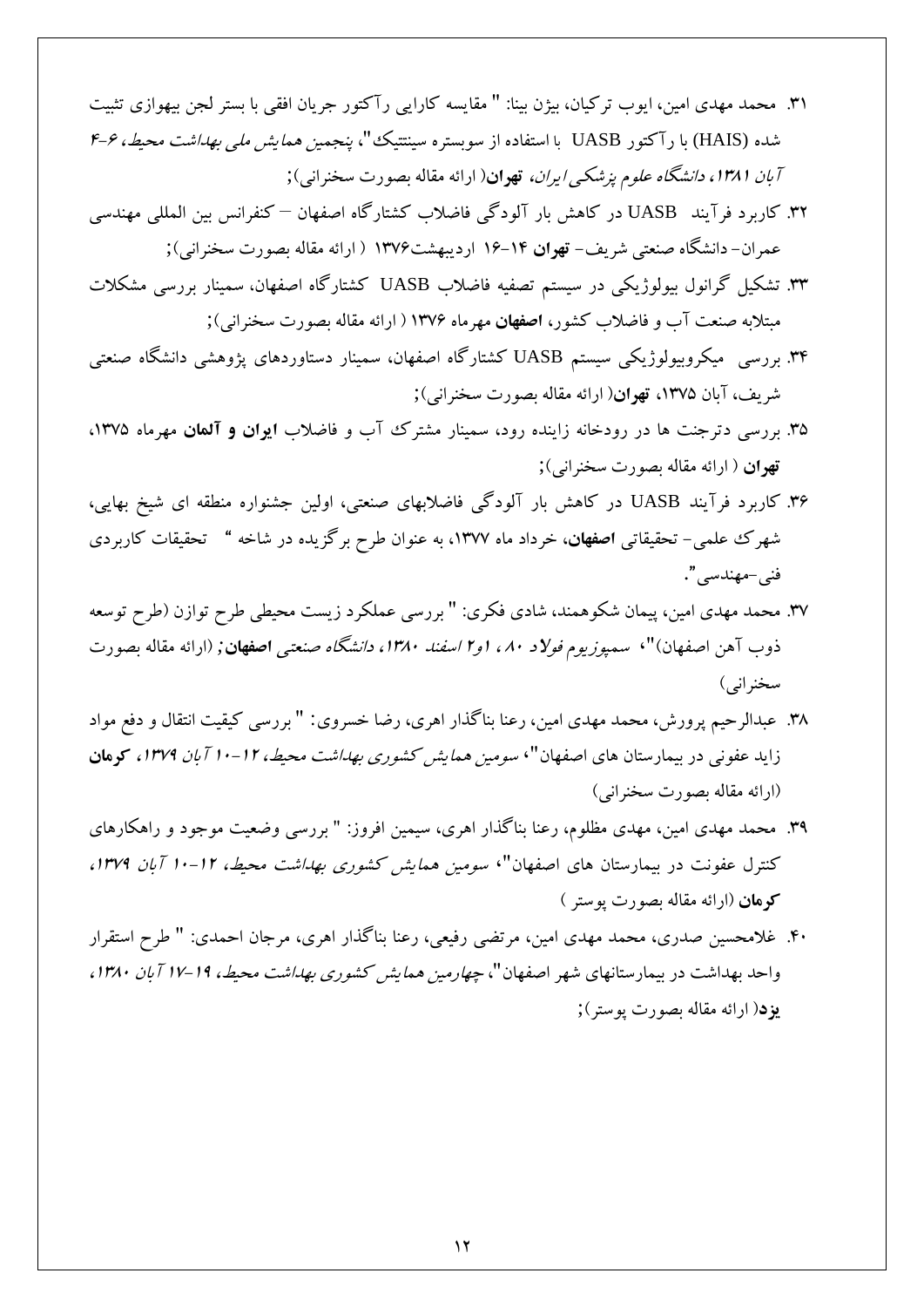**طرح هاي تحقيقاتي مشترك مركس تحقيقات محيط زيست دانشگاه علوم پسشكي اصفهان و صنعت**

- طرح تحقيقاتي با عنوان "بررسي و ارائه راهكارهاي اجرائي كاهش حجم لجن مازاد بيولوژيكي در تصفيه **خانه هاى فاضلاب: مطالعه موردى تصفيه خانه شمال'' با عقد قرارداد بين مركز تحقيقات محيط زيست و** شركت آب و فاضلاب استان اصفهان (آغاز طرح: ١٣٩٢- در دست انجام)؛
- طرح با عنوان "مطالعات كيفيت آب خام ورودي تصفيه خانه بزرگ آب اصفهان-1۴۲۰" با عقد قرارداد بين معاونت تحقيقات وفناوري دانشگاه (مركز تحقيقات محيط زيست) و شركت آب منطقه اي اصفهان(آغاز طرح: ١٣٩١- در دست انجام)؛
- طرح مشترک ارتباط دانشگاه وصنعت با عنوان **" امکان سنجي استفاده ازلجن تصفيه خانه فاضلاب** <mark>شهرک های صنعتی اصفهان"</mark> با عقد قرارداد بين مركز تحقيقات محيط زيست و شركت شهرك های صنعتي اصفهان (آغاز طرح: ١٣٩٠- در دست انجام)؛
- عشح تحقيقبتي "**تشسسي تغييشات غلظت تٌضى، تَلَئي، اتيل تٌضى ٍ صایلي )BTEX )دس َّا دس یه هسيش پرتوافيك شهراصفهان از طريق روش نمونه بردارى غير فعال" با استفاده از گرانت معاونت تحقيقات و** فناوري دانشگاه علوم پزشكي اصفهان، ۱۳۹۲، در دست اجرا؛
- عشح"**هطالؼِ تجضیِ پزیشي سٍغي حاٍي PCBs دس تشاًسفَسهاتَسّاي تشق واسخاًِ رٍب آّي**  ا**صفهان به روش ASBBR و SBBR''** در سال هاى ١٣٨۵ تا ١٣٨٩، طرح ارتباط دانشگاه و صنعت، بين شركت سهامي ذوب آهن اصفهان و معاونت پژوهشي دانشگاه علوم پزشكي اصفهان؛
- طرح "**'پایش پساب تصفیه خانه های شمال، جنوب، و شاهین شهر در سال های ۱۳۸۴-۱۳۸۷"؛ طرح** مشترک بين معاونت پژوهشي دانشگاه علوم پزشکي اصفهان با سازمان آب منطقه اي اصفهان؛
- طرح تحقيقاتي: "ارزيابي آسيب پذيري آب هاي زيرزميني منطقه لنجان سفلي ناشي از اثر مواد شيميايي كشاورزي شامل آفت كش ها، كل كربن آلي و نيترات، EC و TDS و برخي كاتيون ها و آنيون ها به روش <mark>سامانه اطلاعات جغرافيایي (GIS) **در مقياس پايلوت''**، طرح تحقيقاتي مشترک بين معاونت پژوهشي</mark> دانشگاه علوم پزشكي اصفهان با سازمان آب منطقه اي اصفهان، ٨٨–١٣٨۶؛
- طرح تحقيقاتي با عنوان: **"بررسي كارايي روش تلفيقي فيلتراسيون، جلادهي و اشعه ماوراء بنفش** (UV)در گندزدایی پساب تصفیه خانه فاضلاب شمال اصفهان در مقیاس پایلوت"، طرح مشترك بين شركت آب و فاضلاب استان اصفهان و معاونت تحقيقات و فناورى دانشگاه علوم پزشكي اصفهان با نظارت استانداري محترم اصفهان (٨٩-١٣٨٨)؛
- طرح تحقيقاتي "تعيين مقدار مالاشيت سبز در بافت ماهيان و پساب خروجي مزارع پرورش ماهي سردابي <mark>در صنایع شيلات استان چهار محال و بختياري"، با استفاده از گرانت معاونت تحقيقات و فناوري دانشگاه</mark> علوم پزشكي اصفهان، ۸۷–۱۳۸۶؛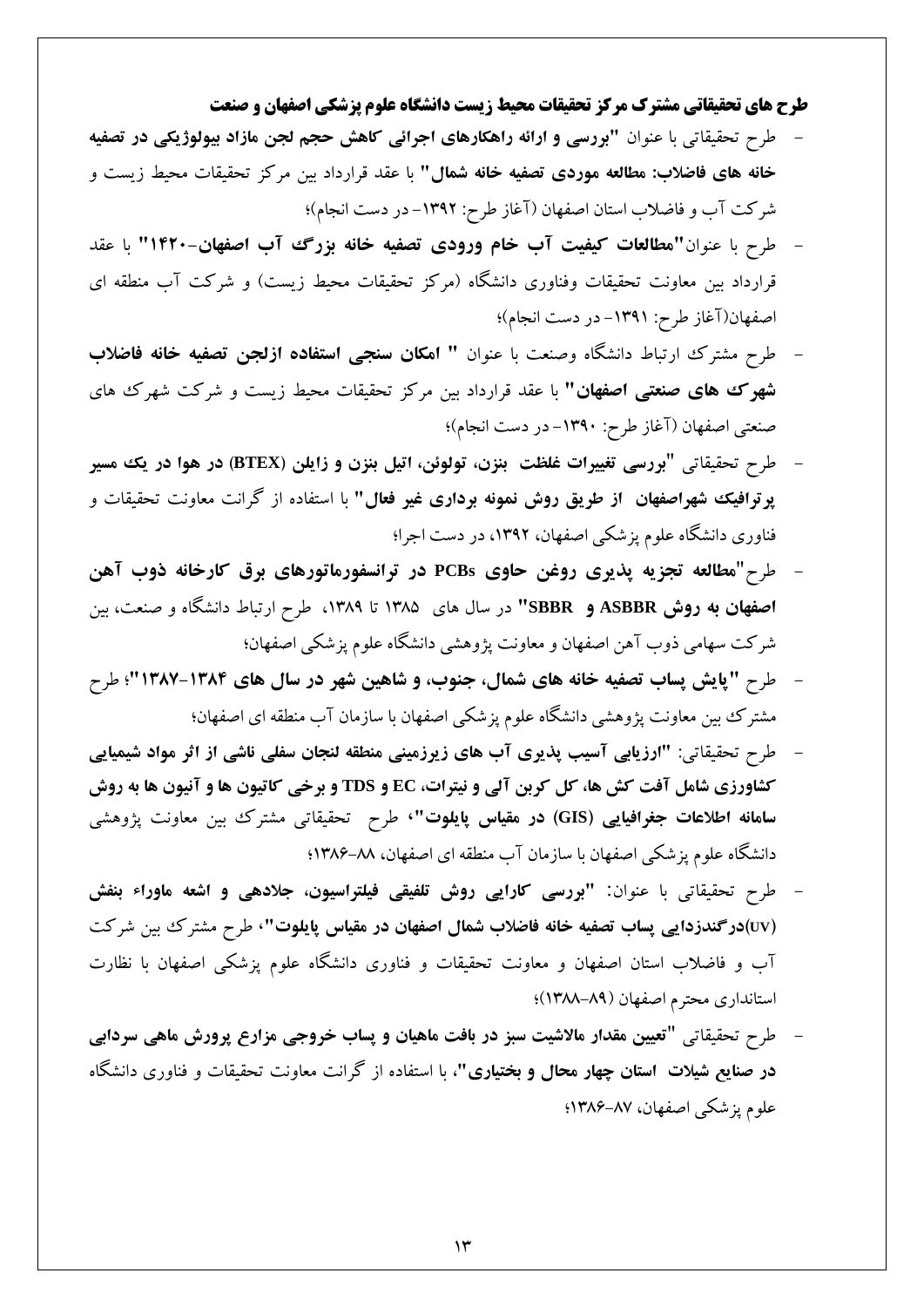طرح تحقيقاتي "بررسي مقادير باقيمانده برخي از آنتي بيوتيك هاي انساني و دامي و هورمون ها در **ورودي و خروجي تصفيه خانه هاي آب و فاضلاب اصفهان"، با استفاده از گرانت معاونت تحقيقات و** فناوري دانشگاه علوم پزشكي اصفهان، ۹۱–۱۳۹۰؛

## **ارزيابي زيست محيطي و -14000ISO**

- مشارکت در طرح ارزيابي زيست محيطي واحدهاي كوچک كوره بلند و کک سازی در صنايع ذوب آهن در سطح كشور، همكاري با مهندسين مشاور بين المنللي فولاد تكنيك اصفهان در سالهاي ١٣٨٠–١٣٧٨;
	- مشارکت در طرح ارزيابي زيست محيطي واحدهاي كوچک فولاد سازي و نورد در صنايع ذوب آهن در سطح كشور، همكاري با مهندسين مشاور بين المنللي فولاد تكنيك اصفهان در سالهاي ١٣٨٠–١٣٧٨ ;
		- مشاركت در پروژه ارزيابي زيست محيطي شهرك صنعتي ايوانكي در استان سمنان ١٣٧٩-١٣٧٨;
			- مشاور در زمينه استقرار نظام مديريت زيست محيطي ISO-14001 در مجتمع پتروشيمي شيراز  $:(144 - 144)$ 
				- ارزيابي زيست محيطي شهرك صنعتي رنگسازان در استان اصفهان، ۸۶–۱۳۸۵
				- ارزيابي زيست محيطي شهرك صنعتي كوهيايه در استان اصفهان، ۸۶–۱۳۸۵

# **عضويت در شوراها ) شوراهاي پژوهشي** – **هيات تحريريه مجالت** – **مجامع علمي و .... (**

| نوع عضويت                 | تاريخ<br>پايان | تاريخ<br>شروع                       | نام نشريه يا انجمن                                                                                                                                     |
|---------------------------|----------------|-------------------------------------|--------------------------------------------------------------------------------------------------------------------------------------------------------|
| سر دبیر (Editor in Chief) | تا كنون        | $Y \cdot 11$                        | مجله بين المللي مهندسي بهداشت محيط (IJEHE)<br>International Journal of Environmental<br>Health Engineering<br>(MEDKNOW_WOLTERS KLUWER<br>PUBLICATIONS) |
| عضو هيئت تحريريه          | تا كنون        | ۱۳۸۸                                | مجله تحقيقات نظام سلامت<br>(انتشارات دانشکده بهداشت – دانشگاه علوم پزشکی اصفهان)                                                                       |
| عضو هيئت تحريريه          | تاكنون         | ۱۳۹۳                                | مجله بازیافت آب<br>(انتشارات دانشکده فنی دانشگاه تهران)                                                                                                |
| داور مقالات               | تا كنون        | $\mathbf{Y} \cdot \cdot \mathbf{A}$ | مجله علمی-پژوهشی IJEHSE<br>(انتشارات دانشکده بهداشت – دانشگاه علوم پزشکی تهران)                                                                        |
| <mark>داور مقالات</mark>  | تا كنون        | ۱۳۸۷                                | مجله علمی- پژوهشی آب و فاضلاب اصفهان                                                                                                                   |
| عضو انجمن                 | تا كنون        | $\mathbf{Y} \cdot \cdot \mathbf{A}$ | انجمن بين المللي آبIWA<br>(International Water Association)                                                                                            |
| عضو انجمن                 | تا کنون        | 14.4                                | انجمن متخصصان بهداشت محيط ايران                                                                                                                        |